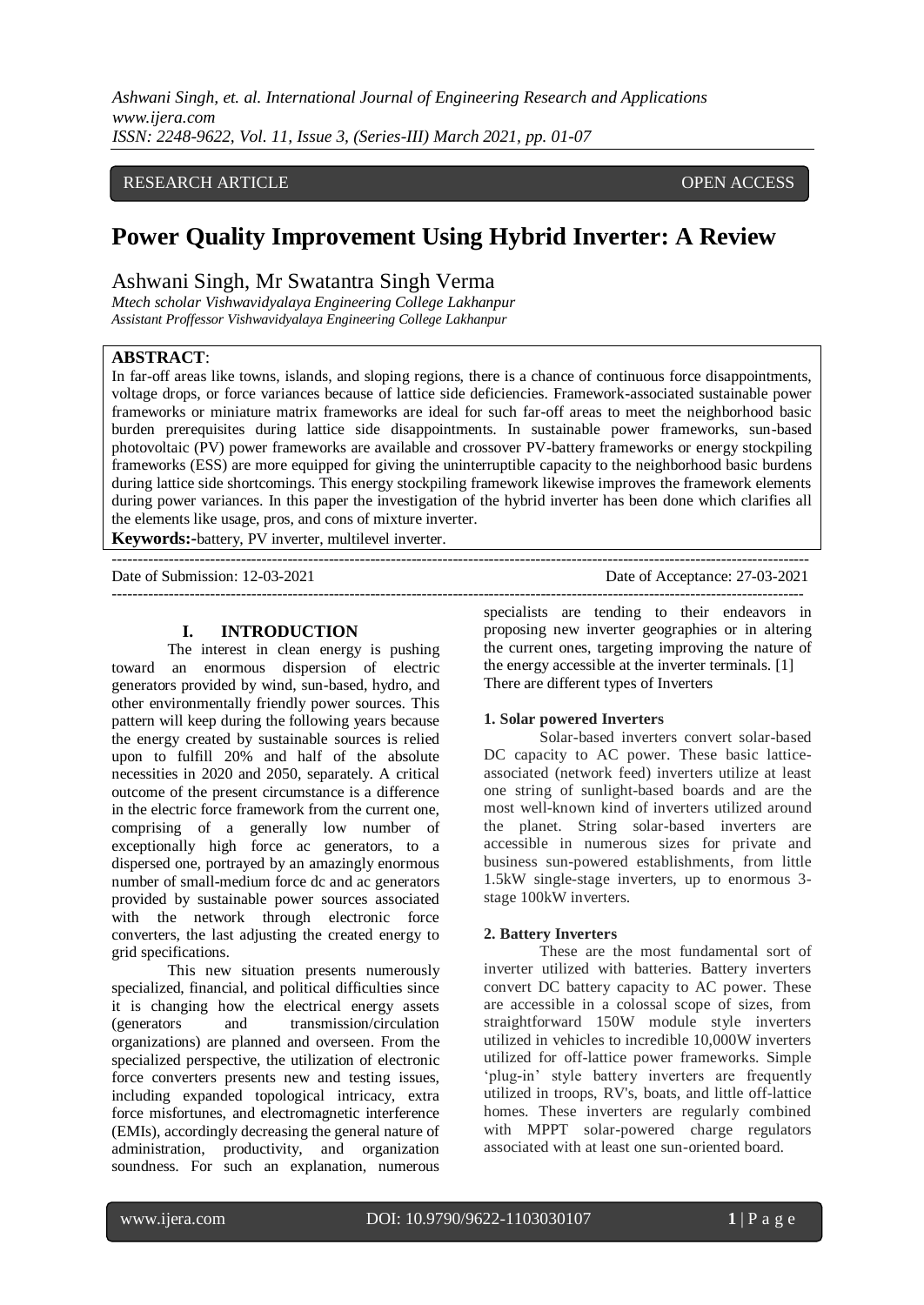## **3. Hybrid Inverters - Battery Ready**

Hybrid inverters, otherwise called batteryprepared inverters, consolidate a solar-powered and battery inverter together in one straightforward unit. These inverters are getting more serious against solar-powered inverters as hybrid inverter innovation advances and batteries become less expensive. Hybrid inverters are the most practical approach to add batteries, yet by and large, have restricted reinforcement power capacity and normally have a little postponement (2 to 5 sec) when changing to reinforcement mode during a power outage.

The term 'battery prepared' is to a greater extent an advertising term used to up-sell a close planetary system. On the off chance that you need energy stockpiling sooner rather than later, it merits putting resources into a crossover inverter, given the framework is measured effectively to charge a battery framework consistently, particularly during the more limited cold weather days. Likewise, not all battery prepared or hybrid inverters have reinforcement capacity, so be certain the framework will address your issues.

# **4. Multi-Mode Hybrid Inverters**

Multi-mode inverters are further developed hybrid inverter intended to work in onlattice mode and off-framework mode for a drawnout measure of time. Contrasted hybrid inverters, which generally have limited backup power, multimode inverters are all the more impressive and can normally reinforce light circuits, fundamental force circuits, and even little cooling units.

Multi-mode inverters and committed offnetwork inverter/chargers are frequently confounded as the two of them can work in onframework and off-lattice modes. The essential distinction is multi-mode inverters also have solar connections (MPPT), while inverter/chargers don't. The explanation is inverter/chargers and intended to be either AC combined with sun-oriented inverters, or DC combined with MPPT sunlightbased charge regulators.

## **5. Off-Grid Inverter/Chargers**

Off-framework or independent force frameworks require ground-breaking battery inverters with inbuilt chargers that can be arranged as one or the other AC or DC coupled frameworks. Current inverter/chargers additionally alluded to as multi-mode inverters, are likewise used to make progressed mixture network associated frameworks that can reinforce a whole home (counting most apparatuses) and can work off-matrix for quite a long time contingent upon the sun oriented and battery size.

Inverter/chargers are accessible in a scope of sizes from moderately little 3kW units, up to ground-breaking 10kW inverter/chargers intended to run energy escalated machines like forced air systems, siphons, electric broilers, and heated water frameworks. Intense usage apparatuses require high consistent force or high startup 'flood' current, which is the reason inverter/chargers utilize ground-breaking, uncompromising transformers, making them more costly than normal (transformerless) hybrid inverters. Contingent upon the yield power rating, inverter/chargers can cost somewhere in the range of \$1500 for a 2.5kW model, up to \$8000 for a 10kW model. [2[\]](https://www.cleanenergyreviews.info/hybrid-all-in-one-solar-inverter-review-mpp)

## **II. HYBRID INVERTER**

A hybrid inverter is another innovation U.P.S (Uninterruptable Power Supply) which joins sustainable power assets i.e., sun oriented and wind to fulfill the heap need. Ordinarily, power from sunoriented boards is created distinctly during the day, with a peak production around midday. This power is fluctuating and isn't synchronized with the electric use of families. To beat the contrasts among burden and request during the evening, it is imperative to store energy for later usage.

Smart hybrid inverter stores maximum energy during daytime and then, later on, this stored energy can be utilized during night. The output of solar panels changes with the movement of the sun. If the sun is directly above the solar panel, we will get the maximum possible voltage, but if the sun is away from the panel, then the voltage will not be sufficient. Therefore for making its output voltage constant, we use MPPT (Maximum Power Point Tracking) charge control. MPPT is a buck-boost converter that maintains the output voltage of a solar panel. If the sun is directly above the solar panel and the output voltage is high, the buck-boost converter will act like a buck converter and it will step down the voltage to the desired level. Similarly, if the sun is away from the panel and the output voltage is low, the converter will act as a boost converter and it will step up the voltage to the desired level.

The capacity of a (smart grid) is empowering choice and direction of an environmentally friendly power, energy from the network, and energy stockpiling dependent on utilization. In contrast to ordinary inverters, as opposed to deliberately putting away energy in batteries crossover inverters store energy just when vital, for example when there is more creation than utilization. This framework likewise permits picking whether power from photovoltaic boards ought to be put away or burned through an inner insightful contraption control unit. This is conceivable through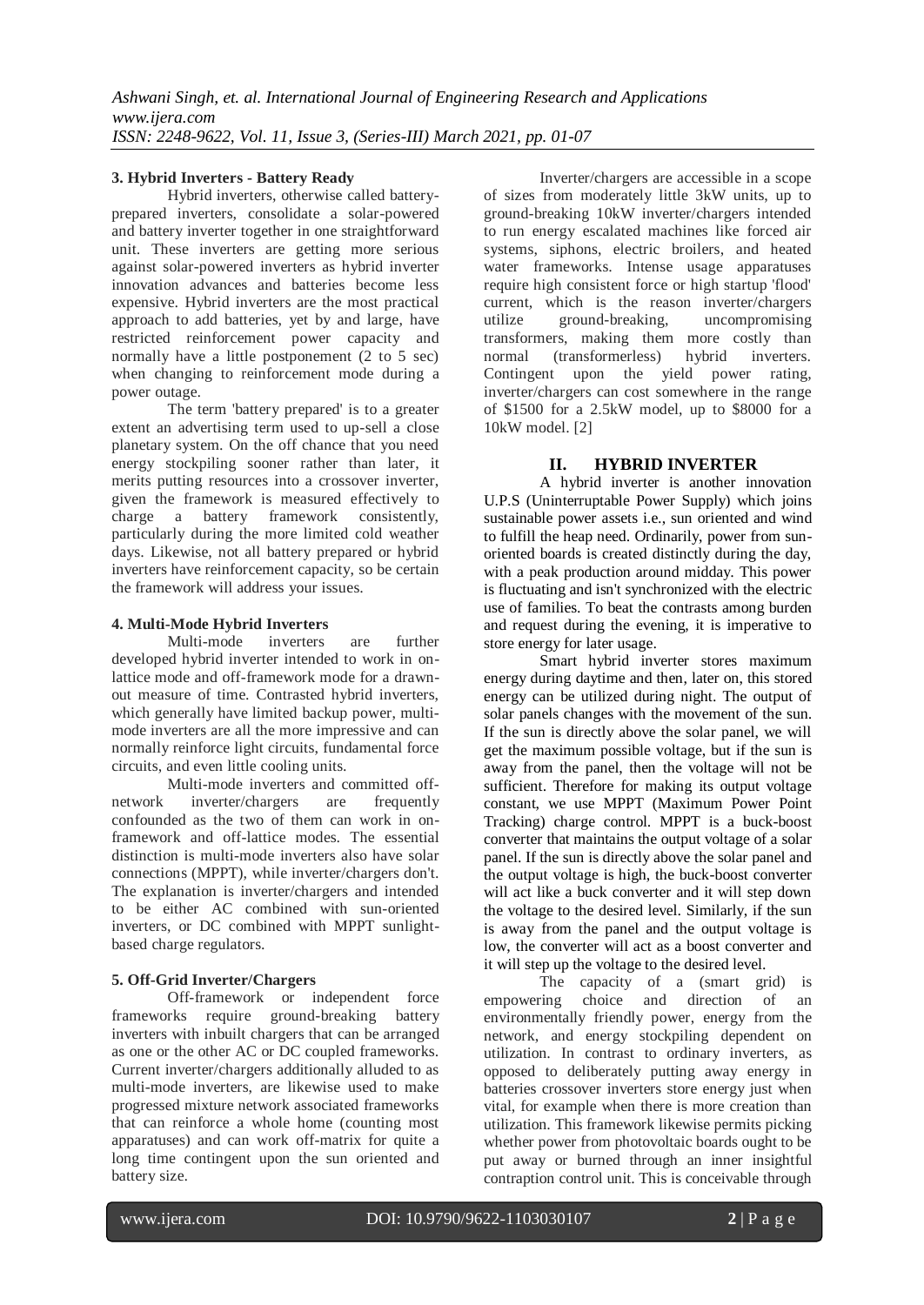## *Ashwani Singh, et. al. International Journal of Engineering Research and Applications www.ijera.com ISSN: 2248-9622, Vol. 11, Issue 3, (Series-III) March 2021, pp. 01-07*

a strategy that adds distinctive fuel sources and the administration of putting away power in the battery. Crossbreed inverters thusly work on the network just as off-framework, mixture, and Backup. As indicated by the E.R.D.F. smart inverters are the future of photovoltaic solar panel installations dedicated to energy self-use, or auto-consumption of energy. Hybrid Inverters come in shifting styles, evaluations, functionalities, and assemble characteristics to suit various applications. Realizing the application is essential while choosing a Hybrid or Inverter. The innovation is being created from two bearings:

 Battery based οff-lattice inverters being additionally produced for on-framework association (at times likewise alluded to as multi-mode inverters)

 Grid-tie inverters being additionally Developed for redirecting energy to and from batteries

#### **2.1 Important highlights of hybrid inverter**

Hybrid inverters can work during off matrix and on framework conditions. During on lattice, both fuel sources i.e., solar oriented and WAPDA are utilized, though during off matrix condition, put away energy in the battery is utilized to control up family things. At the point when the force age is more noteworthy than the force requested by loads, at that point extra The brilliant regulator chooses, how much ability to be conveyed to the heaps and how much for the battery charging. Smart hybrid inverter mainly consists of:

i.On matrix

ii. Off matrix

#### **2.2 Usage of smart inverter during different modes**

The generator is linked to it during off-grid and the battery bank should be connected to the inverter, as shown in Figure 1.



**Figure 1 off-grid mode**

On the grid, the model is used for selling extra energy to the national grid, as shown in Figure 2.



**Figure 2 on-grid mode**

For smart energy management, we use a hybrid model in which the battery bank operates the inverter, as shown in Figure 3.[3]



**Figure 3 hybrid mode**

In this paper, the creators propose a solitary stage H-connect staggered converter for PV frameworks administered by another incorporated fuzzy logic regulator (FLC)/modulator. The curiosities of the proposed framework are the utilization of a completely FLC (not needing any ideal PWM exchanging point generator and relative basic regulator) and the utilization of an H-connect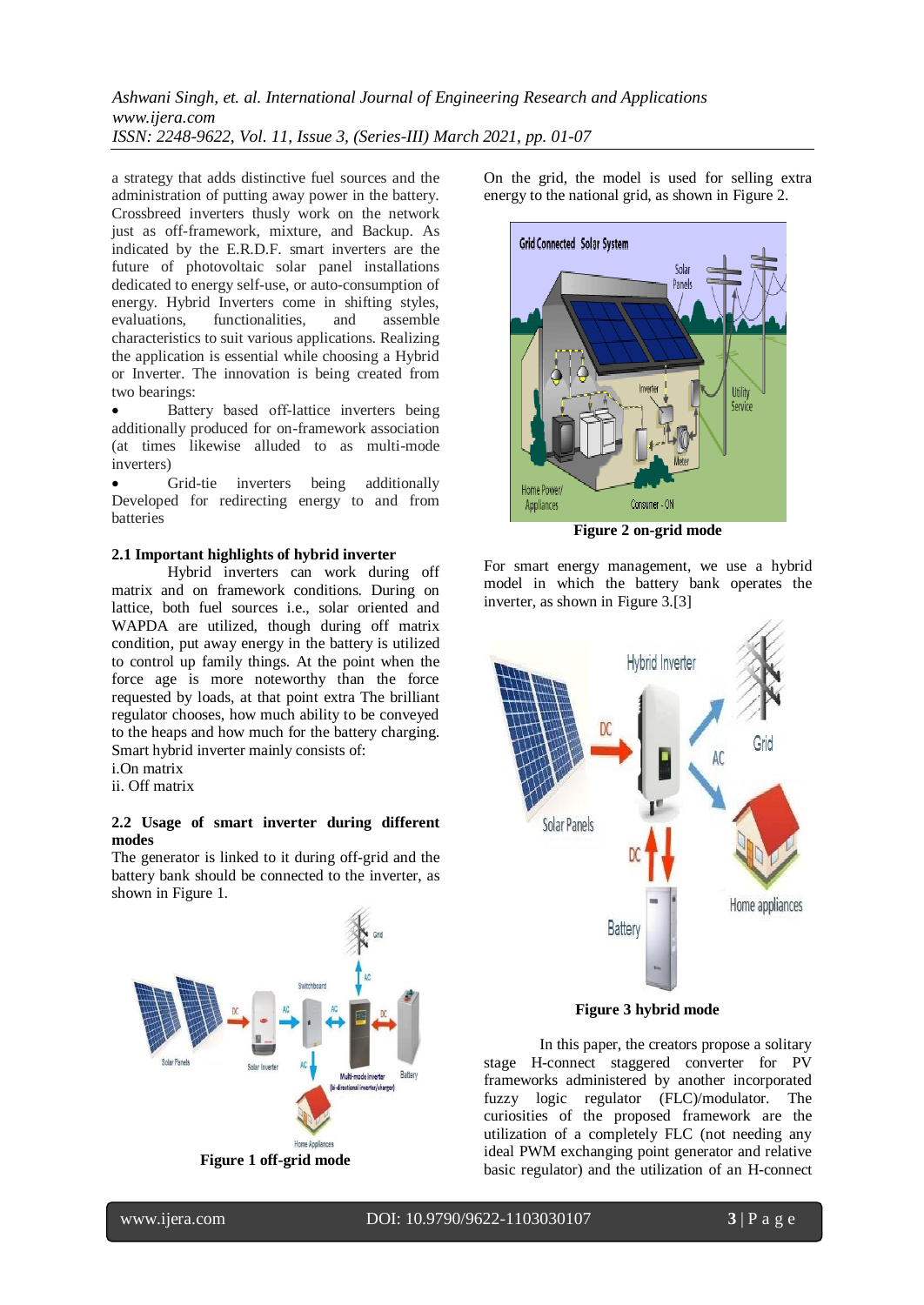power-sharing calculation. An epic single-stage staggered fell H-connect inverter for PV applications with FL control and SoC approach has been proposed. Its presentation fulfills the interest of adaptable and exact electric force age and lessens both the yield channel measurements and the impact of irritations brought about by cloud obscuring or occasional varieties. Because of its seclusion, the proposed framework can be improved by expanding the number of levels, further diminishing its THD. Three-stage inverters can be effortlessly amassed, as well. The utilization of FPGA permits regulator usage at high velocity, bringing about altogether improved execution over chip-based executions. Given these outcomes, it is normal that MLIs for PV frameworks will turn into a powerful business arrangement without further delay.[1]

This paper investigates such a converter structure under various working modes. To dispense with the low-recurrence segments of the submodule yield flows, the last is interfaced to the batteries by methods for non-isolated dc/dc converters. Control calculations are created for the adjusting of the battery condition of charges and the particular increase restrictions are set up. Uneven framework conditions are likewise considered through the hypothesis of even parts and arrangements are proposed. The addition impediments have been set up and all insightful improvements have been checked by recreations for a few anticipated methods of activity, including lattice unbalances. The improvement of a low-scale model has been portrayed and trial results have been introduced approving the fundamental control elements of such a converter structure.[4]

Dc-connect capacitor estimating is a basic part of the inverter plan. This examination researches capacitor measuring for three-level impartial pointclasped and fell H-connect inverters, in light of an investigation of dc-interface capacitor ebb and flow. Techniques used to determine articulations for the root-mean-square (RMS) worth and consonant range of the capacitor current in two-level inverters, are reaching out to the three-level inverters. Another mathematical methodology is likewise proposed for computing the capacitor RMS current and voltage swell. MATLAB code is given for the proposed approach, which can be handily adjusted to various regulation techniques and applied to more significant level inverters. Capacitor measuring boundaries inferred by this methodology are introduced for various normal balance systems and are utilized to think about the prerequisites of the analyzed three-level geographies. Results are approved by recreations utilizing MATLAB-Simulink.[5]

This paper talks about the particular staggered course converter (MMCC) family dependent on the course association of numerous bidirectional chopper cells or single-stage fullconnect cells. The MMCC family is arranged from circuit design as follows: the single-star connect cells (SSBC); the single-delta connect cells (SDBC); the twofold star chopper cells (DSCC); and the double star connect cells (DSBC). The term MMCC compares to a family name in an individual while, for instance, the term SSBC relates to a given name. Along these lines, the expression "MMCC–SSBC" can recognize the circuit design with no disarray. Among the four MMCC relatives, the SSBC and DSCC are more viable in cost, execution, and market than the others albeit an unmistakable distinction exists in application between the SSBC and DSCC. This paper presents application instances of the SSBC to a battery energy stockpiling framework (BESS), the SDBC to a static simultaneous compensator (STATCOM) for negative-arrangement receptive force control, and the DSCC to an engine drive for fans and blowers, alongside their test results.[6]

This paper presents another pattern in the transportation business to receive the staggering inverter-based impetus frameworks and gives the planning technique of another dc/ac three-stage sixlevel inverter for driving the rail metro vehicles. The proposed inverter depends on the staggered converter as it has a lot of lower part voltage stress contrasted and the pulse-width-modulated (PWM) topologies. Space vector pulse width modulation (SVPWM) with consecutive cinched diode voltage adjustment activity is utilized to accomplish voltage guidelines and high proficiency at any stacking condition. Zero-current-exchanging activity is accomplished without utilizing a helper circuit, which prompts the least exchanging misfortunes. The curiosity of the proposed inverter exists in the proposed control strategy, which utilizes another exchanging design that ensures an altered SVPWM to kill the undesirable music from the yield voltage. The new calculation is created utilizing mathematical iterative arrangement utilizing the Newton–Raphson procedure that was downloaded to the processor utilizing advanced sign preparing created code. The numerical model is basic however demonstrated to be powerful. Therefore, a higher working proficiency at the full heap of 98.5% is accomplished when contrasted with past productivity of 97%. Scientific, reenactment, and trial aftereffects of a 1500 Vdc/700 Vac 400-kW converter are introduced to offer the verification of the idea. The converter gives land investment funds to the train underfloor design, higher working proficiency just as preferable expense cost over the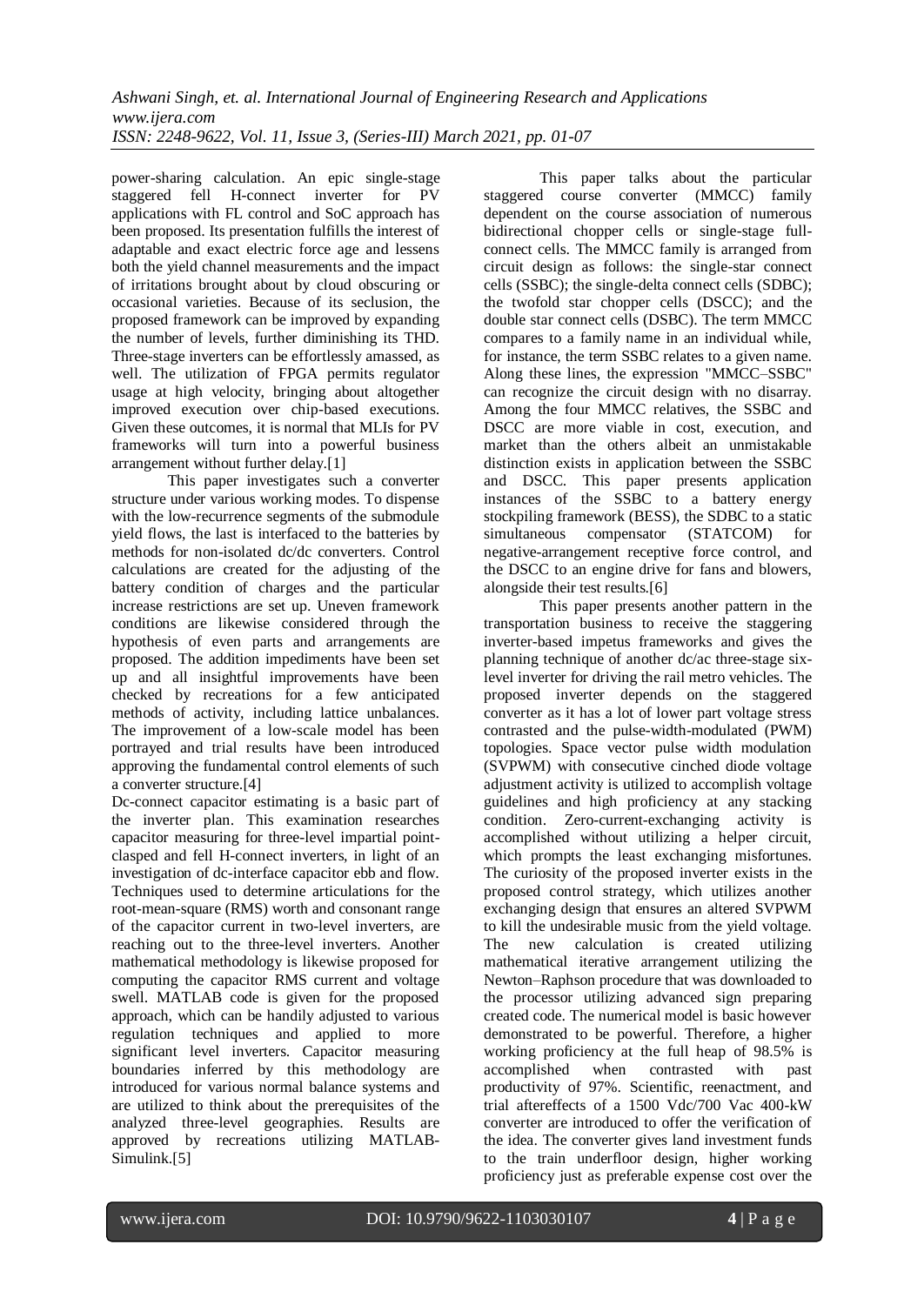customary two-level PWM hard-exchanged converters.[7]

In this paper, a five-level inverter is created and applied for infusing the genuine power of the sustainable power into the network to lessen the exchanging power misfortune, symphonious contortion, and electromagnetic obstruction brought about by the exchanging activity of influence electronic gadgets. Two dc capacitors, a double buck converter, a full-connect inverter, and a channel arrange the five-level inverter. The contribution of the double buck converter is two dc capacitor voltage sources. The double buck converter changes over two dc capacitor voltage sources to a dc yield voltage with three levels and equilibriums these two dc capacitor voltages. The yield voltage of the double buck converter supplies to the full-connect inverter. The power electronic switches of the full-connect inverter are exchanged in low recurrence simultaneous with the utility voltage to change over the yield voltage of the double buck converter to a five-level ac voltage. The yield current of the five-level inverter is controlled to produce a sinusoidal current in stage with the utility voltage to infuse into the lattice. An equipment model is created to confirm the exhibition of the created inexhaustible force age framework. The test results show that the created inexhaustible force age framework arrives at the normal presentation.[8]

The point of this work is the advancement of an 80kW sunlight-based photovoltaic age framework dependent on a standard force hardware cell for microgrid applications. The proposed framework is proficient to give security of supply by conveying continuous capacity to basic loads in independent activity and progress consistently between remain solitary and network associated mode. To relieve the impact of the inconstancy of the age and burden request a cutting-edge 20kWh lithium-ion battery is utilized to adjust the forced stream in the framework. This paper presents a Description of the equipment, proposed controls methodologies, and recreation models of the framework.[9]

A switched-capacitor (SC) based inverter that tracks the maximum power point (MPP) of a photovoltaic (PV) source and creates an unadulterated sine yield is introduced. To empower reconciliation with the PV module, proficiency and minimization are augmented with solitary stage geography that tracks the MPP of the PV source, helps the information dc voltage, and produces a directed ac yield in an independent arrangement with scope for lattice associated applications. The SC inverter is acknowledged with different indistinguishable SC blocks constrained by

sinusoidal pulse width balance and burden subordinate yield capacitor change. A definite steady-state investigation is completed, and a numerical model is determined to comprehend the relationship of different inverter boundaries on one another and to ideally pick the inverter parts. An equipment model of the independent single-stage SC inverter that works from a 60 V/70 W PV module and conveys a 110 Vrms, 50 Hz yield is wired to exhibit the working of the proposed MPP following inverter under various working conditions. A reversal proficiency  $> 95\%$ , the following productivity  $> 97\%$ , and a complete consonant twisting (THD) < 4% have been accomplished. All the detail of this work is presented.[10]

This work examines the idea of subpanellevel MPP following for ac modules, which permits us to build yield because of decreased confusing misfortunes. topology ideas to acknowledge such a converter are methodically researched and sorted. A geography correlation recognizes two promising framework ideas: initial a solitary stage converter with a three-port force balancer and second twostage geography with three resembled dc-dc converters and a heartbeat width balance full extension. The latter highlights the upside of a little force decoupling capacitor and is thusly additionally researched. A model-based streamlining of the explored multi-input ac module is performed, applying high-performing Gallium Nitride (GaN) gadgets and nanocrystalline center materials to expand proficiency. The constructed model affirms the precision of the model-based streamlining. The performed proficiency study uncovers attainable productivity of  $\eta EU = 94.5\%$ . To rival single-input ac modules, accomplishing regular productivity of 95.5%, the effectiveness of multi-input ac modules should improve past the level accomplished with the researched two-stage ac-module geography. Given this outcome, the elective framework idea with a three-port force balancer in blend with a solitary stage converter is by all accounts encouraging, as it is thoughtfully like the high effective single-input ac modules and may accomplish a similar high efficiency.<sup>[11]</sup>

This paper extensively depicts and examines the extraction of the DC boundaries of sun-powered cells by numerical strategies dependent on single-diode and twofold diode models. The primary boundaries of interest are the photocurrent, Iph, the converse diode immersion current, Io, the ideality factor of a diode, n, the arrangement obstruction, RS, and the shunt opposition, RSh. This paper surveys the premier issues of the state of the systems of the extraction of PV sunlight-based cell boundaries. This paper groups the explored models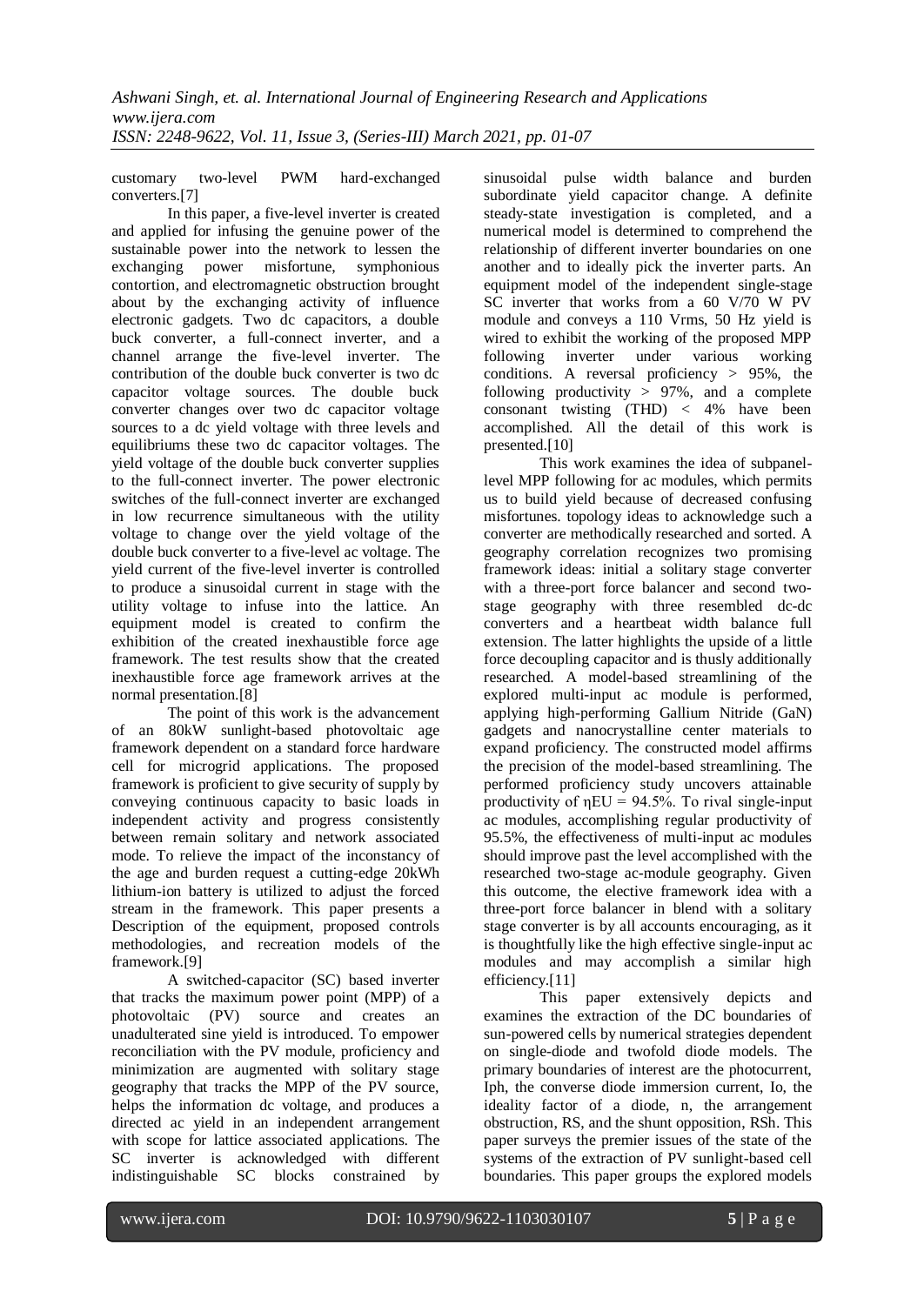based on the quantity of extricated boundaries and gives explicit remarks to each display. Five boundaries from various models that have indistinguishable ascribes are described regarding irradiance and temperature to exhibit the conduct and qualities of these boundaries. What's more, this article actualizes two genuine models, single-diode and twofold diode models, and looks at the exhibition of the PV boundaries for each model and its impact on the current-voltage (I–V) and force voltage (P–V) qualities. Moreover, to evaluate the exactness of each model as for the information given by the producer, this paper thinks about the I– V and P–V bends at standard test conditions (STC) and for various boundaries for a conventional PV panel.[12]

## **2.3 Advantages and disadvantages**

At whatever point we pick a solar-based energy power framework, we think about just two alternatives. The first is on-network and the second is an off-matrix solar-oriented energy framework. Both these frameworks are useful to you on occasions when you have plenty of daylight. When the solar is less brilliant, in the night or stormy seasons, these frameworks are not useful and you will require other energy alternatives.

The answer to this issue is the crossbreed solar light-based energy frameworks. By and large, the hybrid heavenly bodies are the frameworks joining two sustainable wellsprings of energy, as solar-powered and wind. At that point, energy is created through solar light based on bright days and when there is restricted daylight however there is the wind, energy can be produced through it. In any case, as of late hybrid, solar-powered energy frameworks have changed their setup. Presently, they are frequently solar-oriented energy frameworks associated with batteries to store the energy that was created.

The hybrid solar-oriented energy frameworks have different benefits.

1. Constant force supply – The mixture of heavenly bodies give power consistently, with no interference, as the batteries associated with them store the energy. Thus, when there is a power blackout, the batteries function as an inverter to give you reinforcement. This is likewise the situation during the night or evening time when there is no solar and energy isn't being produced; batteries give the back-up and life goes on with no interference.

2. Use the inexhaustible sources in the most ideal manner – Because the batteries are associated with the framework to store the energy, there is no misuse of the abundance of energy created on brilliant bright days. Thus, these frameworks utilize sustainable power in a most ideal manner, putting away energy at best and use the put-away force on an awful day. The equilibrium is kept up.

3. Low support cost – The upkeep cost of the mixture solar-oriented energy frameworks is low when contrasted with the conventional generators which use diesel as fuel. No fuel is utilized and they don't need regular adjusting.

4. High proficiency – The mixture of solar-based energy frameworks work more proficiently than your conventional generators which squander the fuel under specific conditions. Crossover universes work effectively taking all things together kinds of conditions without squandering the fuel.

5. Burden the board – Unlike conventional generators, which give high force when they are turned on, the majority of crossover solar-oriented force frameworks oversee load appropriately. A hybrid nearby planetary group may have an innovation that changes the energy supply as per the gadgets they are associated with, regardless of whether it's a climate control system requiring high force or a fan that requires less.

Like all things, hybrid solar-oriented energy frameworks additionally have not many impediments. How about we view them:

1. Complicated controlling process – With various kinds of fuel sources being used, the frameworks require some information. The activity of various fuel sources, their connection, and co-appointment should be controlled and it can get complicated.

2. High establishment cost – Although the upkeep cost is low, the underlying speculation for the establishment of a mixture of solar-powered energy frameworks is high when contrasted with galaxies.

3. Less battery life – The batteries associated with the framework may have a lower life as they are frequently presented to normal components like warmth, and so on

4. The number of instruments connectable is restricted – The quantity of gadgets you can interface with a hybrid solar light-based energy framework is restricted and fluctuate from one framework to another.[13]